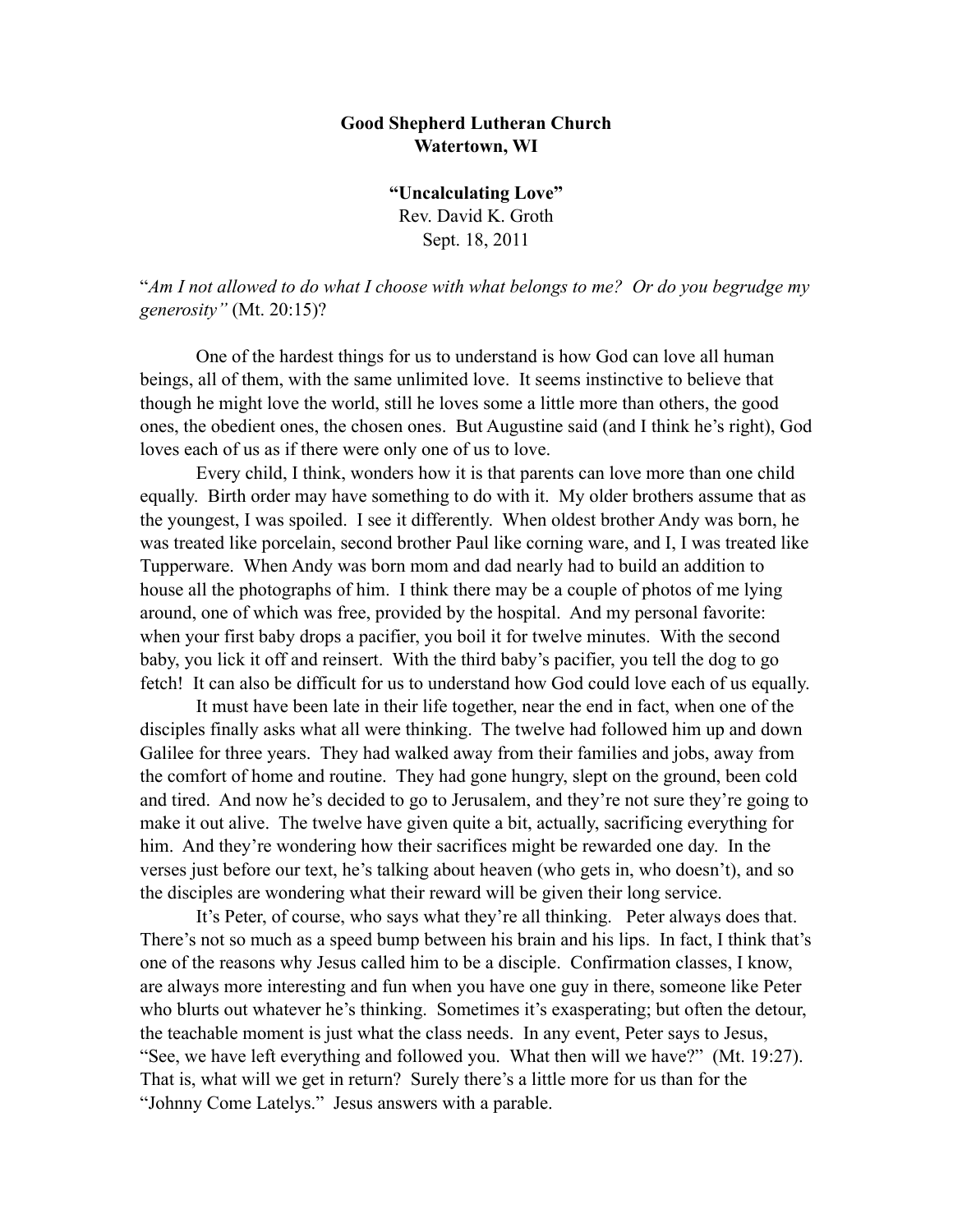The owner of a vineyard goes to the town square where laborers gather everyday looking for work. This landowner has a harvest of grapes that are ready. With grapes, timing is everything. He needs workers today, not the day after tomorrow. And he needs a lot of them. So at sunrise, 6:00 a.m. he is already in town hiring everyone in sight. But the harvest is large; the work is slow, so he returns to the labor market at 9:00 a.m. and hires another group of workers. At noon and 3:00 he's back again, hiring a third and fourth group. And at 5:00 (just an hour before quitting time), he hires yet a fifth group.

 At quitting time the workers line up to be paid. The owner begins with the last group hired. Surprisingly, they receive a full day's pay, even though they were in the vineyard just an hour. He pays them in full view of everyone else. They, of course, are delighted, and grateful. I know who else is delighted: all the other laborers. They know if these people who worked just an hour received a full day's wages, then they, who worked all day, from dawn, through the blazing heat of midday . . . they who did most of the work, surely they're going to receive a big, fat bonus. And so when their turn comes to be paid, they can hardly believe their eyes. They receive the same amount as those who worked just an hour. They received a full day's pay, but not a penny more, and they're not happy about it, not at all. "It's not fair" they say. "You've made them equal to us. We worked all day under the sun. They worked an hour" to which the owner responds, "Take what you have and go. It's my money. I can do with it as I please."

We can sympathize with those all-day workers can't we? Maybe we've even experienced a bit of their grievance. In summers during college, I worked for the Delavan School District. We painted classrooms and bathrooms and did roof work and the like. It quickly became apparent the college boys did the bulk of the work, while the grizzled veterans, Butch and Benny, slept in the truck . . . or went on a frivolous errand to Barker Lumber and spent a good long time there chewing the fat with Ted and Chuck and the boys. I still resent it! That's the bitterness of the all day laborers in the parable. No parable makes me feel more like a legalistic Pharisee than this one. That those who barely broke a sweat are paid the same as those with broken blisters, it's not fair!

 By the way, anyone who takes this parable as a practical basis for employment would soon be out of business. But it's not about running a business. It's about grace. That's what the all day laborers are grumbling about, isn't it? They're grumbling about grace . . . about some receiving what they did not earn. They're grumbling about the uncalculating generosity of God.

 Most of us grew up with the idea lurking somewhere that God is a bean counter, carefully keeping track of what we've done or failed to do, rewarding or punishing us accordingly, and gearing up to do that in a big way on the Last Day. But in this strange story, God is not keeping score. God is not a fussy accountant keeping books, making entries on the basis of merit accumulated. God's system is based on something other than performance, something other than works, and it confronts and contradicts much of what we assume about God. This owner doesn't settle accounts based on what the workers did. He settles them on the basis of his generosity, his grace. The rewards of God are not proportionate to human effort. The God who lavishly clothes the flowers and feeds the birds delights to give his servants far more than they could ever earn.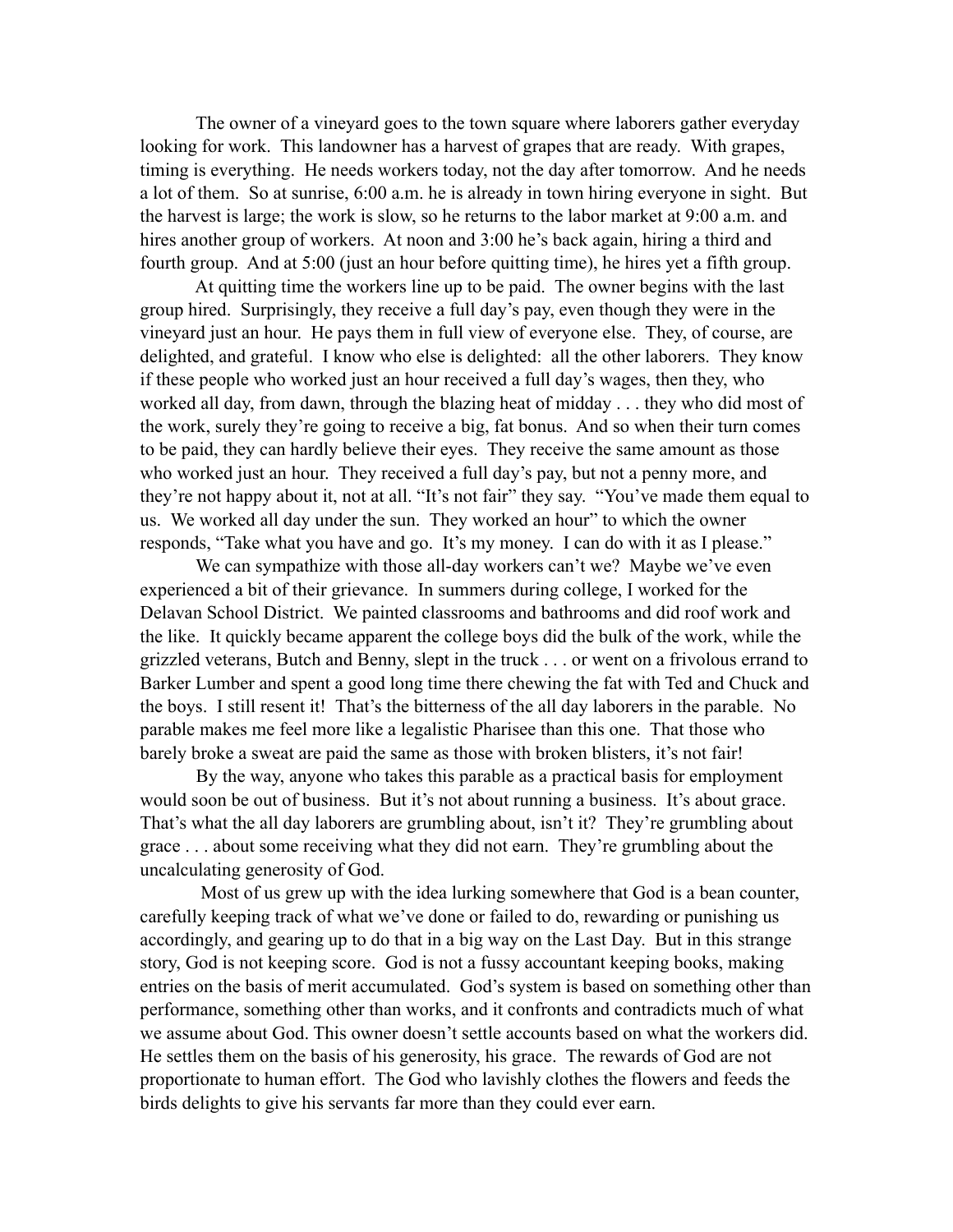By the way, there's a similar parable in rabbinic tradition, (tradition of the Jewish rabbis) where God will give Israel a large reward for their long work for him, but the Gentiles who have only worked a little will receive a small reward. That makes more sense to us but it's not grace. There's also an early fourth century rabbinic parable in which one man who worked only two hours is given the same pay as those who worked all day, but at the end of the parable we learn it's because he accomplished more in two hours than they did in a whole day! Again, *that* makes sense to us, but it is not grace.

There's always something new to think about in these ancient texts. This time around I found myself thinking about that last group of laborers. They are unemployed, day laborers. There are no government safety nets for the unemployed. In that culture, no work meant no food for the family. "Why are you standing here?" the owner asks them. It's at least possible they were the least desirable workers to hire, too old, or too young or too crippled. "You also go into the vineyard" the owner says. "There's work for you. I need you out there." It's not so much a good financial deal for owner given what he's going to pay them. And it's unlikely the owner really *needed* the extra workers for just an hour. I think this was an act of compassion. Apparently, the owner cares more about the unemployed and the marginal people than he does his profit margin. He cares about the left-over kids on the ball field whom nobody wants on the team. Not only does he pay them what they haven't earned, but in hiring them, he gives them purpose. Commercially, the owner is a fool. And God is as uncalculating as that.

 But it begs the question: Does this whole idea of grace mean that we don't even have to try? Does it mean we don't have to bother with painful sacrifice, with lowly service, with messy evangelism, with annoying obedience? If we all get equal pay, why not just coast and be happy?

 You know the answer. This grace is costly. It cost Jesus the anguish of the cross, the abandonment, the curse of God. This grace cost him his life. There's nothing cheap or easy about grace, even for God's Son. Therefore, our response to this grace should not be cheap or easy. We cheapen his grace when we decide we're not going to work very long or hard in the vineyard. We cheapen his grace, when we receive it, but then coast, with little regard for his commandments, with an undisciplined worship and prayer life, with a laizze faire, take it or leave it attitude toward God's Word and Sacrament. We cheapen his grace when we don't allow gratitude to pervade our lives. We cheapen his grace, when we confess it with our tongues, but then go out the rest of the week and try to earn it. We can cheapen his grace with our money, with the assumption we can make him love us more by giving him more. But it cuts the other way too. We cheapen his grace when we cheerfully splurge on frivolous fineries for our closets and castles, but then get tight and miserly and thoughtless when it's time to make an offering.

And this is important: *We cheapen his grace when we think it's mostly about inclusiveness and acceptance.* What you do or don't do *does* matter, also to God. Jesus forgave the woman caught in adultery, but he also said, "Go and sin no more." Jesus offered the waters welling up to eternal life to the Samaritan woman at the well and then told her to "Go, call your husband, and then come back." The woman answered "I have no husband" to which Jesus said, "You're right. You've had five, and the man you're